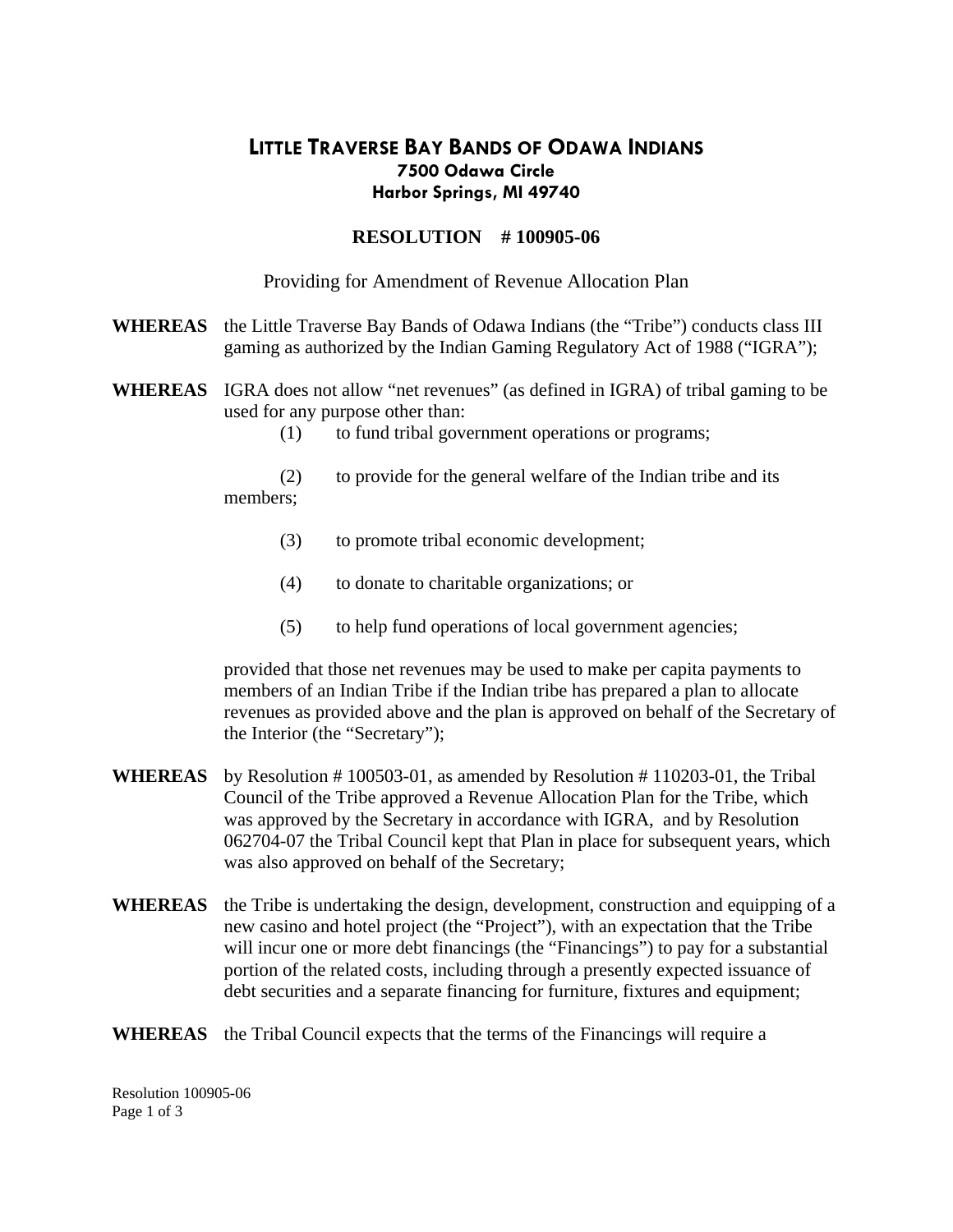the distribution of Net Revenues to the Tribe for non-gaming related purposes, with the consequence that not all Net Revenues will be available for Distribution substantial amount of capital expenditures from Net Revenues, and will restrict to the Tribe for non-gaming purposes;

- **WHEREAS** by Resolution 092505-06, the Tribal Council revised the allocation of Net Revenues to accommodate expected terms and conditions of the Financings for the current budget year;
- **WHEREAS** the terms of the Financings will be in place for more than one year, so a more permanent revision to the Revenue Allocation Plan is necessary so the Tribe can comply with the terms and conditions of the Financings.

**THEREFORE, BE IT RESOLVED** that subject to approval on behalf of the Secretary, the Revenue Allocation Plan is amended effective as of January 1, 2006 as follows (the Amendment"): "

- (1) Section II of the Revenue Allocation Plan is hereby amended to add the following definitions after definition H:
	- $\mathcal{C}$ applied to purposes unrelated to the Tribal gaming operations. The term "Gaming Business Financing" means any debt incurred by or on behalf of "Distributable Net Revenues" means, for any period, Net Revenues less (1) capital expenditures with respect to Tribal gaming operations, and less (2) Net Revenues retained for application or use (including cash-on-hand or reserves) by Tribal gaming operations, and less (3) any Net Revenues not permitted under the terms of any Gaming Business Financing to be the Tribe intended to be payable from or secured by Net Revenues.

J. "Tribal gaming operations" means all gaming operations owned by store or gasoline station owned by the Tribe shall be considered part of the Tribal gaming operations unless gaming occurs on the premises of such the Tribe and all commercial operations owned by the Tribe that are related to or support gaming operations; *provided* that no convenience store or station.

(2) With respect to Section III (B) of the Revenue Allocation Plan, the term "Distributable Net Revenues" shall be substituted for the term "Net Revenues."

**URTHER RESOLVED** that the Tribe shall request approval of this Amendment on behalf of **F** the Secretary, and shall use the Tribe's best efforts to obtain that approval;

Resolution 100905-06 Page 2 of 3